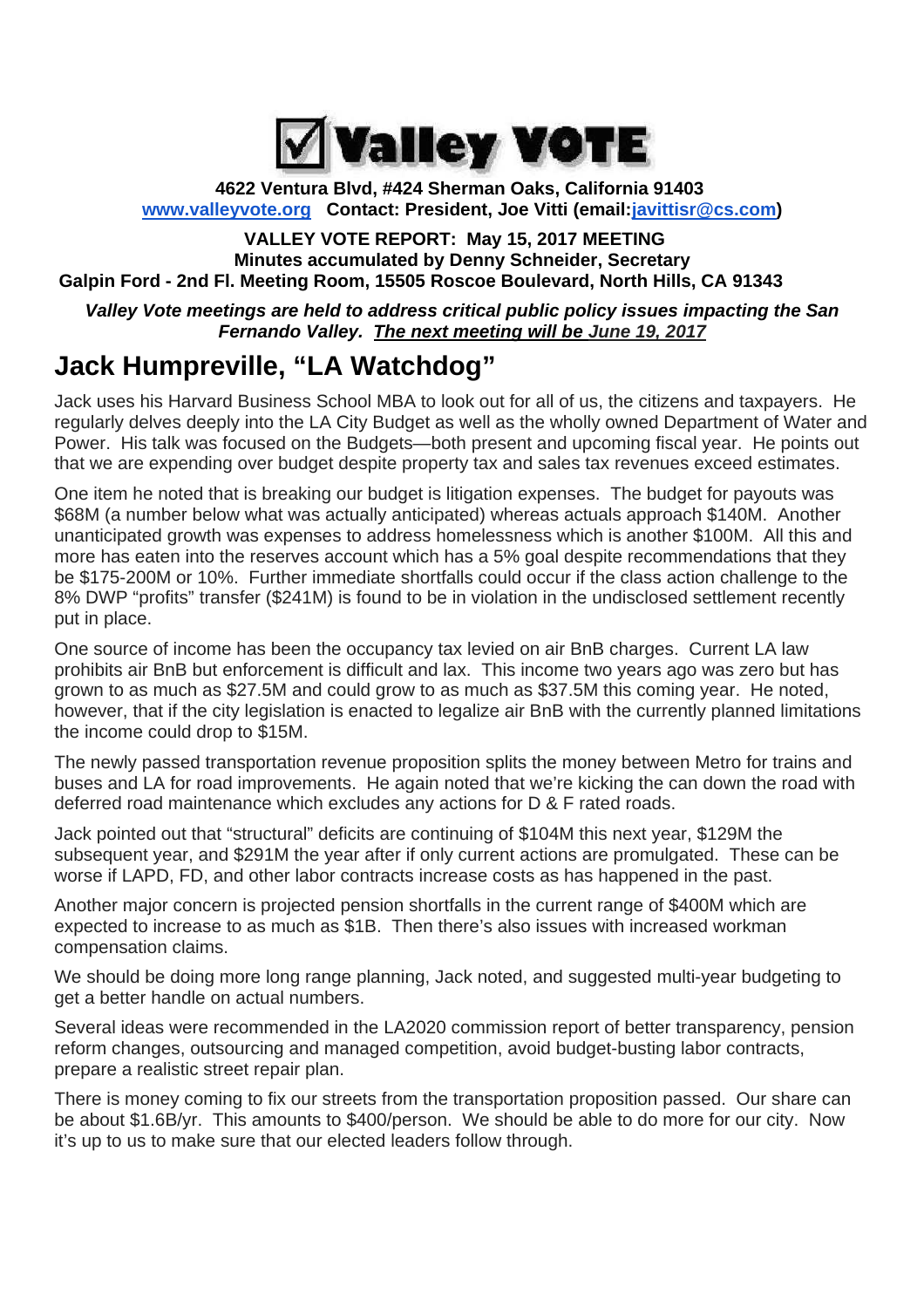October 23, 2015 is a day all of the people in Porter Ranch will not forget. The Aliso Canyon gas reserves started to release gas and contaminants into the air. People living in Porter Ranch are adjacent to the reserve borders and had to be evacuated. It's been a hard, health impacting process for all since with many experiencing on-going respiratory and other health issues even though they have been given permission to return to their homes.

SB380 was passed to establish a PUC proceeding to establish whether it's possible to minimize and eliminate the Aliso Canyon impacts. About four weeks ago there was a gathering of thirty different parties to discuss this. The City Atty stated that the Neighborhood Council is NOT allowed to participate in the protection of its citizens.

One of the biggest issues is the Gas Company doing the storage is regulated by multiple controlling government agencies for the methane gas in the ground, the gas being transported in pipes, and the gas released into the air. The CA Dept. of Conservation (DoC) has determined that safety was compromised yet a health study to assess it has not been done—yet. The DoC stated that it is "safe" if less than 250kg of methane are being released per hour (six tons of gas/day).

The Gas Company has slow rolled an health study and AQMD has not helped. AQMD issued an abatement order which ordered the Gas Company to do a health study, but it has backed away from its own order via a stipulated settlement to which the community and City were not a party. There was about \$10M earmarked for the settlement. A prior estimate was that a comprehensive study to track people for ten years would cost \$40M yet only one million would now go for a low emission health study. \$4.5M goes to the AQMD general fund. One million will be used to research and promote power generation equipment specified by the Gas Company!

The directors of the Gas Company also sit on non-profit boards. One of those non-profits is the Boys and Girls Club of Palm Desert. This Club happened to have petitioned for reopening Aliso Canyon. Valley Chamber Alliance has backed the reopening as well.

CA Senators Stern and Hertzberg have initiated CA bill SB57 to not fully reopen the site until the root cause of the well rupture is established. 5 billion cubic feet of the total 86 billion stored there was released into the air. For perspective, 2-4.5M Cu ft of gas are used daily for heating and electricity generation.

The Aliso Canhyon site has already been opened temporarily despite all these concerns. Since PUC regulations state that any site closed for greater than 9 months cannot be included in the cost of gas calculation the site was opened temporarily on an "emergency basis." During that time only 0.05B cubic feet was withdrawn, but even this amount feeds the distrust of regulators who are supposed to be protecting us.

# **Valley VOTE Member Reports**

### **Victor N. Viereck - The Real Rental Housing Problem**

We hear and read so much about the lack of and high cost of housing. But the officials who are so outspoken about it do not understand that its government that is continually making it worse.

The main providers of housing are the people who own it, whether it's their own homes or rental housing. Although lenders are substantially involved in funding housing, if people cannot responsibly and continually make loan payments, the loans will not be made, or continued.

As time passes, costs increase. The owners need to be able to pay for the cost increases. While elected officials continue to increase rental housing (and other) operating costs, they also put limits on the owners' ability to pay for the increased costs. The upcoming exclusive trash hauling regulations regarding multi-family and commercial property are going to add substantial cost to servicing such property. Operating costs of the Los Angeles DWP are on an expensive uptrend. The Rent Registry program our City Council and Mayor have imposed on rent controlled apartments is going to create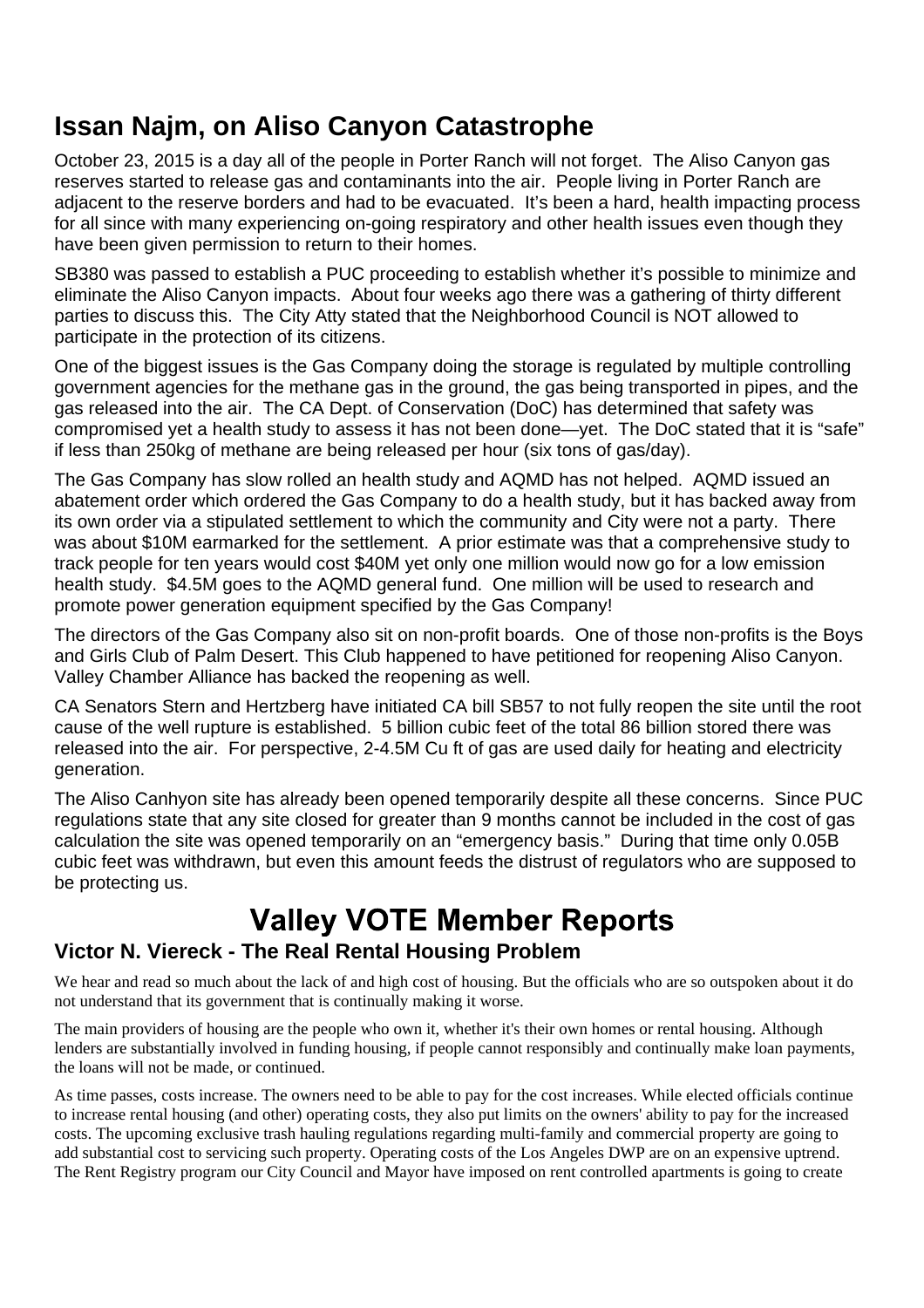more administrative costs. Since the city will not absorb such costs, it will probably be imposed on the property owners, and maybe the tenants.

At the time the required annual payment of the Rent Registry Program requires owners of Los Angeles rent controlled apartments to pay their Rent Registry fees, the owners will be required to report to the City Housing Department the amount of rent charged for each and every apartment and when that rent became effective. Although tenant names are not required, through the city's website the tenant names will be available. The Rent Registry program will expose what I believe is a lower rent level than what our city officials think they are. Published rent levels normally primarily include rents paid in large, recently built apartment complexes, not the thousands of smaller rental properties under rent control. If AB 1506, which would have repealed Costa Hawkins had not been recently temporarily pulled, the rental housing industry would have started suffering a real disaster.

#### *Victor N.* Viereck *818-985 9174*

#### **Ernie Hilger - Veterans Housing and Health Care update**

The West Los Angeles VA was campus was originally deeded to be a home for Veterans in the original land grant in 1888. Over time, the VA made decisions to lease out parts of the VA campus issuing 23 enhanced use leases to organizations that had no affiliation or positive impact on Veterans. There is a concerted push to return the land to use for veterans.

**A Community Veterans Engagement Board (CVEB) met on April 18,2017 to advocate for veterans. The CVEB Steering Committee has proposed a CVEB Mission Statement, and considered questions and comments.**

**The GLA Patient Advisory Committee has requested to be part of the CVEB, CVEB will provide oversight for the Los Angeles Homeless Veterans Lease Act of 2016" (HR 5936) to ensure program transparency. Funding remains a major issue and will require attention.**

See http://www.losangeles.va.govimasterplan/index.asp **for information about the Master Plan to Revitalize West LA Campus. The site** includes progress updates on campus, community partnerships, and most importantly—what services are located on campus for Veterans!

Please look through the Master Plan documents to discover in detail the vision VA and Veterans have for the evitalization of the West Los Angeles VA campus. Read through the FAQ and Fact Sheets. to get all of your questions answered. Make sure to browse through Partnerships to find out the current and upcoming schedules for various Veteran-centric activities for Veterans and their families. If you're interested in hosting a Veteran-centric event on the campus, go to the Land Use and Event Request page to learn about the process. Check out t- w: New. for press releases and articles about GLA VA, and find out more about what VA is doing here in Los Angeles for Homeless Veterans.

Lawmakers Reach Agreement on Stalled VA Accountability Bill. From AP MAY 11, 2017

WASHINGTON — Congressional Republicans and Democrats have reached agreement on a bill to make it easier for the Department of Veterans Affairs to fire its employees, part of an accountability effort touted by President Donald Trump.

The deal announced early Thursday could smooth the way for final passage on an issue that had been largely stalled since the 2014 wait-time scandal at the Phoenix VA medical center. As many as 40 veterans died while waiting months for appointments as VA employees created secret waiting lists and other falsehoods to cover up delays.

Please exert your political influences to assist when required to make this project a success for all veterans and their families in the 21 century.

Ernie Hilger 818 926 6892

#### **Ralph Kroy Sunshine Canyon**

The landfill is located at 14747 San Fernando Road, West of 1-5 and 14 Freeway intersection. It is also one of the most cited landfills for odors in the State, if not the country. It is operated by Browning-Ferris Industries of California (BFIC), a Republic Services wholly owned subsidiary.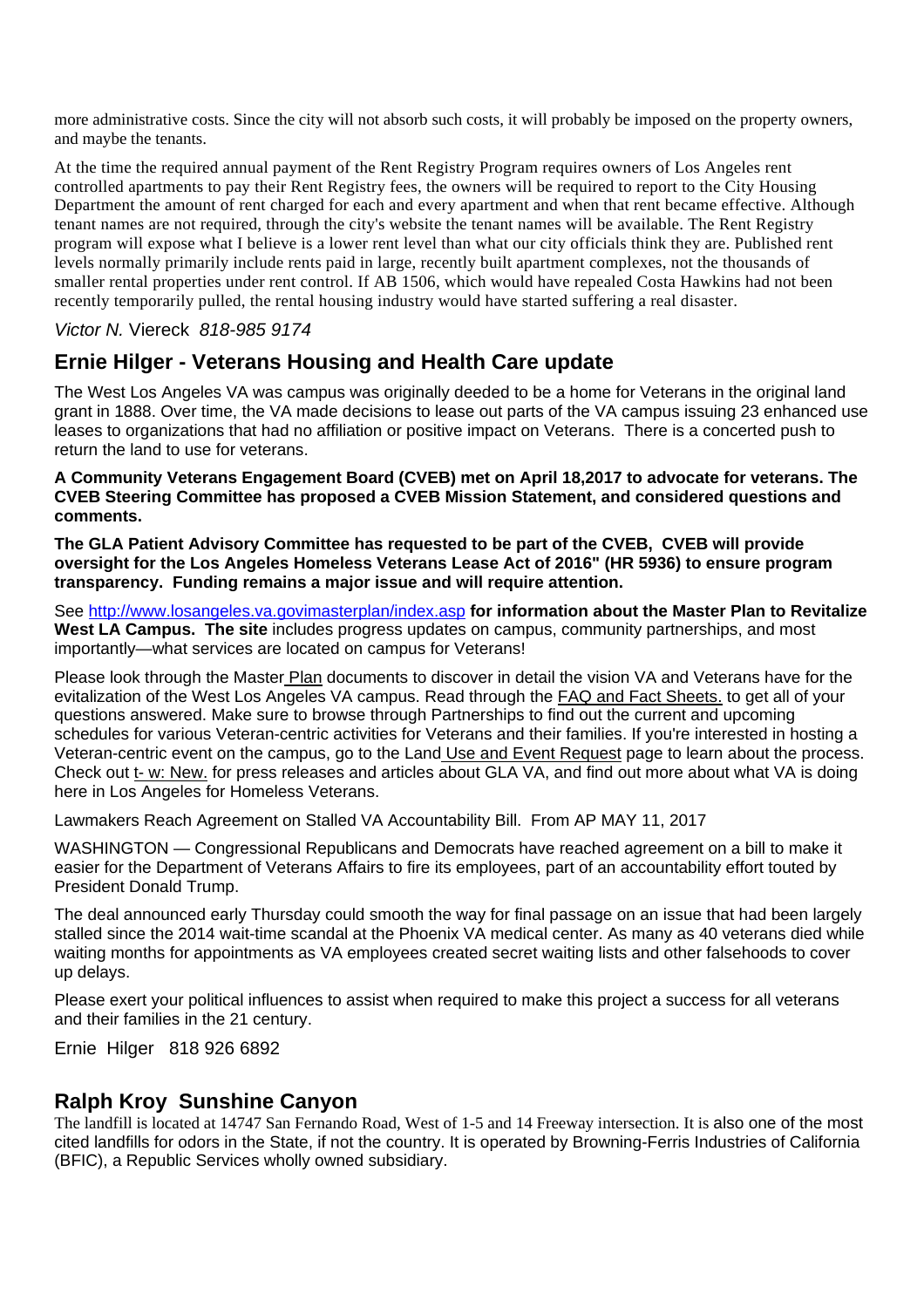The agencies that oversee the permitting and operations are finally, getting serious, and so is the landfill!

Some of the recent events:

On May 2', the landfill was fined by the County Regional Planning Department for failure to comply with Condition 45n of their Conditional Use Permit at the rate of \$1,000 per day from October 25, 2016 to April 17, 2017, for a total of \$174,000.

On May 4th the SCAQMD Hearing Board derailed an attempt by the landfill to go back to opening the landfill to all vehicles at 6:00 A.M., rather than the now 9:00 A.M. that had been ordered by the Hearing Board.

The landfill's Corporate owner, Republic Services, has sent in a special team of engineers and professionals, and now has a Vice President overseeing and assisting operations to ensure that compliance with the schedule committed to in the SCAQMD Order for Abatement of Odors is met. As part of that same Order, the following actions are being taken:

- the landfill is installing 150 new and replacement gas wells.
- the landfill has installed 210 of 250 planned pumps, to dewater many old and new wells.
- the landfill will be adding "enhanced" intermediate cover until improvements are shown.
- other items are also being reviewed for improving the operation.

The landfill is still receiving complaints and violations. As of April, the new total complaints are now 10,818, with 214 Notices of Violation since 2009. However, everybody is hopeful that the situation will improve soon, based on what appears to be a new attitude by the landfill, and the local authorities.

Ralph Kroy rekroy@aol.com

#### **Airport Report – Denny Schneider**

Over a five-day period in May, one-third of LAX's nearly 70 airline partners will relocate their operations, many of them to new terminals, others to new ticket counters in their current home. Delta

Airlines is the driving force as they will be taking over and remodeling Terminals 2 and 3 so that they are convenient to their alliance partners.

A total of 15 airlines will move May 12-16. The move involves approximately 1,100 four-wheel dollies and about 3,500 boxes as well as 300 computers (in addition to 600 computers that were relocated during premove activities.

Passengers are encouraged to arrive 3 hours early for a domestic flight and 4 hours for an international flight. Delta has deployed hundreds of people on site, wearing bright green vests, to help guide passengers the week of the move. LAX Guest Experience Members (GEMS), dressed in blue, and Volunteer Information Professionals (VIPs), in red, will also he available to provide guidance to passengers needing assistance. A dedicated bright green shuttle bus will be available for passengers needing transportation between Terminals 2 and 3 and Terminals 5 and 6.

Terminal 2 — Delta, Aer Lingus, Virgin Atlantic, Virgin Australia, Volaris and WestJet. Virgin Australia and Volaris customers check-in at T2 and are bused to TBIT for departure and arrivals. Aeromexico remains in Terminal 2 and relocates its ticketing counters; however, passengers will be bused to/from TBIT.

Terminal 3 — Delta. Avianca, Copa and InterJet check-in only.

Terminal 5 — Hawaiian, JetBlue, Spirit, Allegiant, Frontier and Sun Country.American has four gates, and its American Eagle busing operation is also based here.

Terminal 6 — Virgin America joins its corporate partner Alaska Airlines. Air Canada and XL Airways France relocate from Terminal 2. Great Lakes and Mokulele remain in Terminal 6. Boutique Air relocates from Terminal 3.

TBIT — Southwest Airlines' (SWA) international flights arrive at TBIT, while SWA's

international departures and check-in remain in Terminal 1. Avianca, Copa and lnterjet departure and arrivals at TBIT. Thomas Cook Airlines resumes seasonal service in May with departures and arrivals temporarily, from TBIT.

Go to www.LAXisHappening.com/LAXontheMOVE for details.